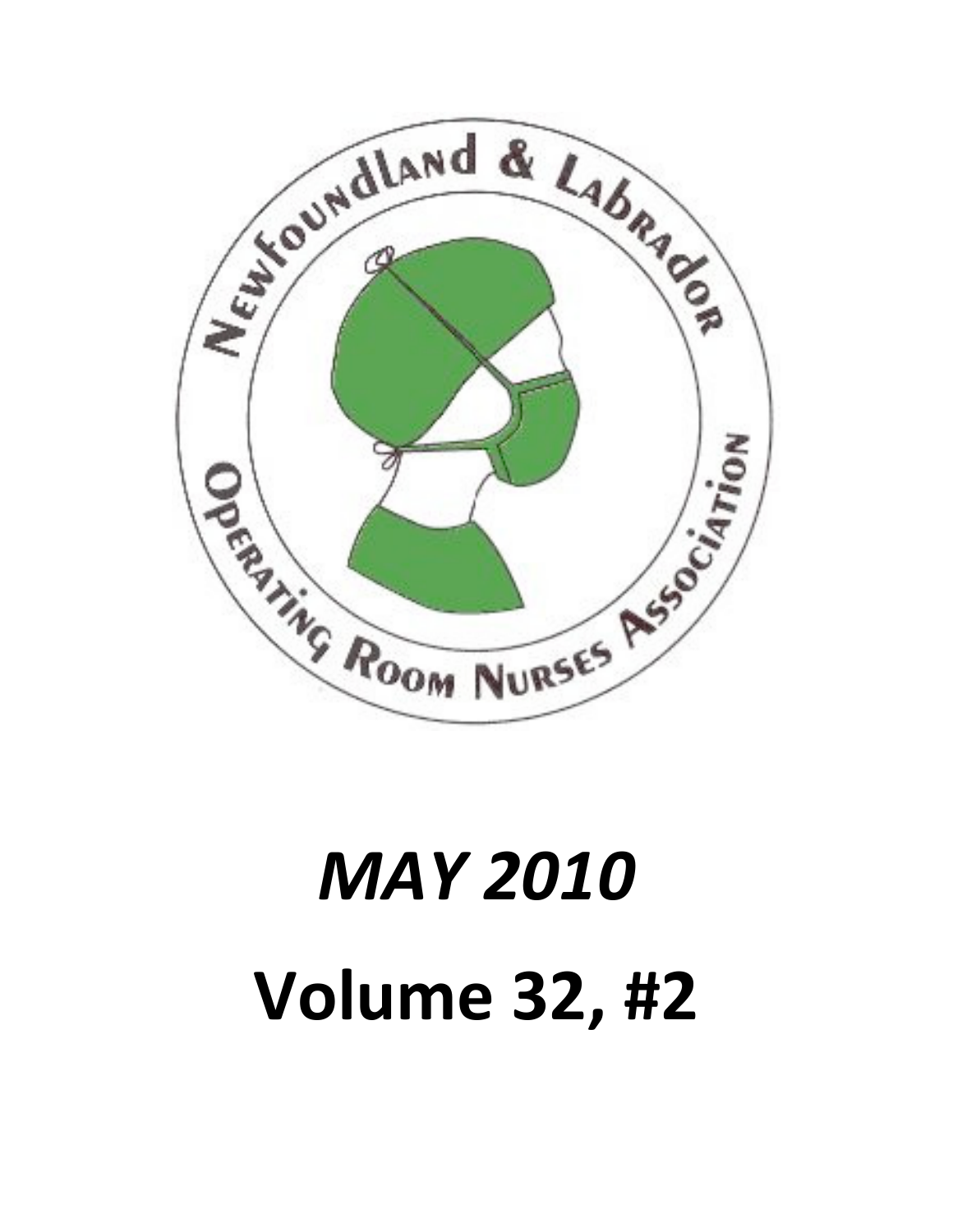# GREETINGS FROM

# THE PRESIDENT

 Spring greetings to every member of N&LORNA. As the flower finally break through with their vibrant spring colors we can say goodbye to our winter blues and look forward to a much deserved season of summer with vacation time as well.

 Congratulations to all as we celebrate the 2010 International Year of the Nurse. This declaration is sanctioned by the United National and relevant information can be found on the website www.2010IYNurse.net.

 As we continue with our monthly executive meetings via teleconference our executive continue to work towards the growth and support of our provincial membership. Our newsletter is part of our provincial communications however we are still struggling with receiving information from our province. Recently we developed a standard form to help liaisons with their reports, this guideline will hopefully help in sending in more local highlights for all to learn from and enjoy.

 From our education input, we are also attempting to develop an e-mail list of all our educators or those who are contacts within their operating rooms so we can assist them with information on educational opportunities. There are many opportunities provided to us through ORNAC, ARNNL and affiliate groups that can be accessed via the internet, webinar's, etc. Once our contact list is in place, then we will be able to forward directly these links so everyone can have the opportunity to benefit and gain their hours for certification and/or hours for competencies associated with our provincial licensing through ARNNL.

 N&LORNA offers a Scholarship Fund to assist our members, active or associate, to further their education. The application form can be found in our Rules and Regulations section on the ORNAC website under Provincial Chapters – N&LORNA. This application must be submitted to the President by June  $30<sup>th</sup>$ .

 While at the ORNAC Board meeting recently we learned of some new and exciting educational opportunities for our members.

 Bloomberg Faculty of Nursing offering the first diploma in Anaesthesia Care. There you will learn advanced pain management, equipping you to take a leadership role as co-anesthesiologists on acute pain teams in hospital settings. This program is open for enrollment May 17, 2010.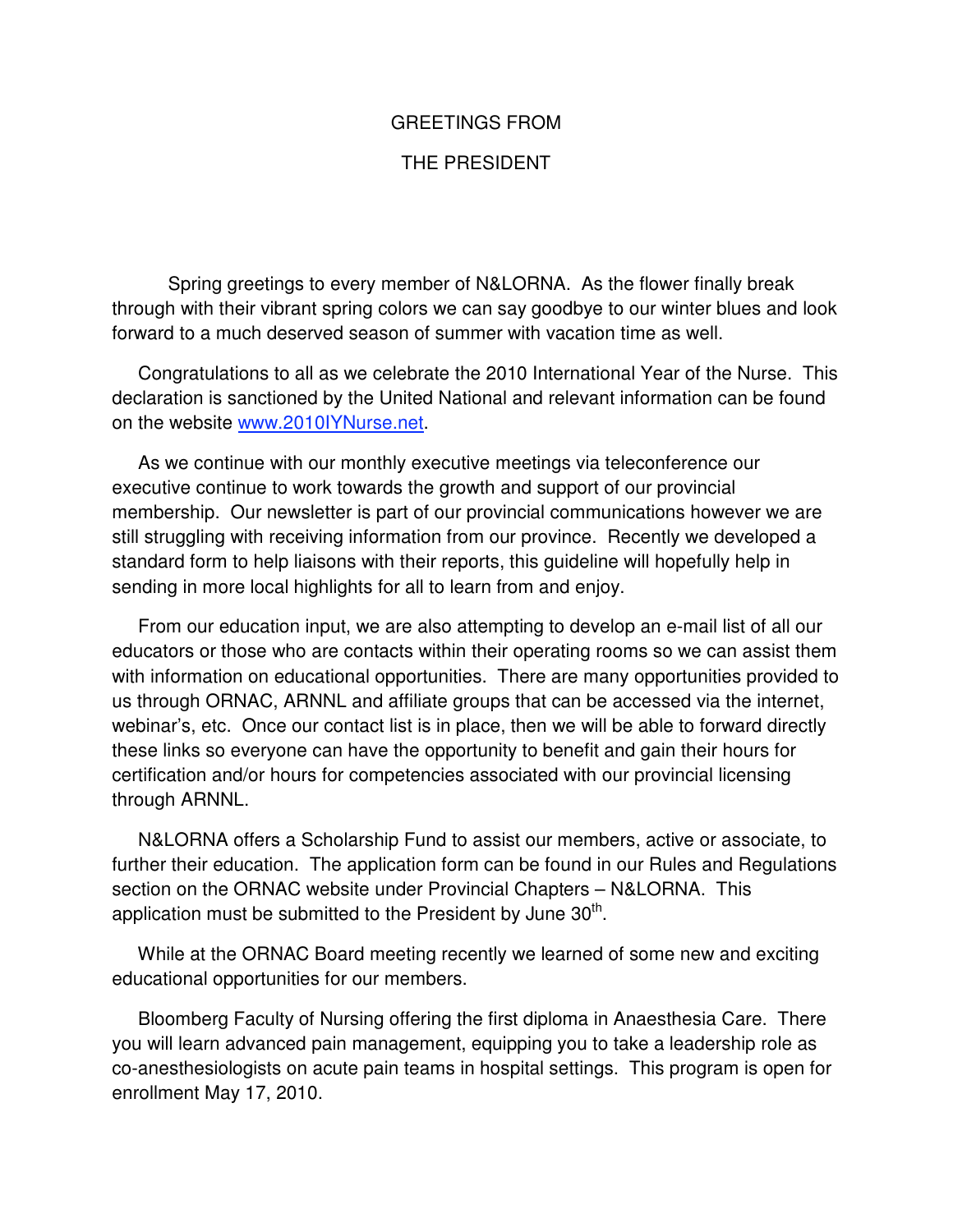The program coordinator is Cynthia Struthers, Cynthia.struthers@utoronto.ca

Program coordinator and instructor Jiao Jiang, jiao.jang@utoronto.ca

Communications coordinator Tammy Thorne, tammy.thorne@utoronto.ca

News release can be found via

http://bloomberg.nursing.utoronto.ca/media\_Releases?New\_Diploma\_in\_Anaesthesia

 For those of us who are involved in any type of Tissue Transplants, Accreditation Canada has now approved new standards. These new standards are now available online.

 As our Executive continue to meet and work towards maintaining our level of accountability by which we can measure our standards of practice, I invite each and every member to e-mail any executive member your comments, concerns, requests on how we can help you or your local chapter in any way. Our contact information is found on our Provincial Chapter site on the ORNAC website. Your support and enthusiasm is catching and appreciated as we move forward in this ever changing perioperative world.

Now that the 21<sup>st</sup>. National ORNAC conference is history, we first look forward with excitement to our Provincial Conference in Gander September 2010. I am sure Gander will exceed our expectations as they always have in the past.

Following our Provincial Conference is the 22<sup>nd</sup>. National ORNAC Conference in Regina, Saskatchewan. Please check out the ORNAC website – What's New where you will find "Capture The Vision of Perioperative Nursing" – Win a Free Trip to the 2011 22<sup>nd</sup> National ORNAC Conference " details can be found. You can win one of 3 prizes to attend.

 Good Luck, have a safe and happy summer and I look forward to seeing everyone in Gander in September.

Margot Walsh,RN CPN(C)

Provincial President

^^^^^^^^^^^^^^^^^^^^^^^^^^^^^^^^^^^^^^^^^^^^^^^^^^^^^^^^^^^^^^^^^^^^^^^^^^^^^^^^^^^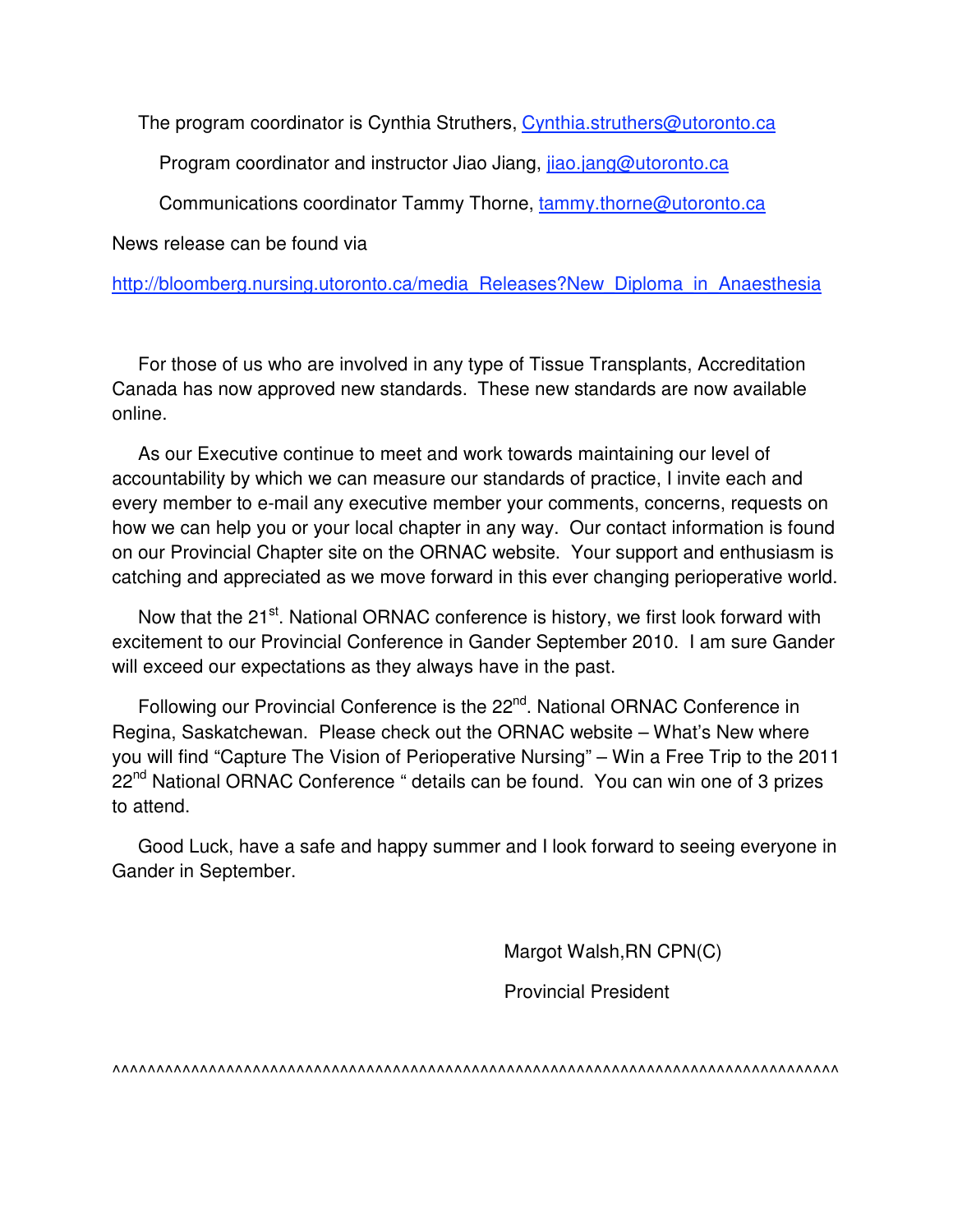## CORL NETWORK CONFERENCE 2010

## MAY 9 – 11, 2010

 I was given the opportunity this past May to be a delegate at the Canadian Operating Room Leadership Network's 2010 Conference following the ORNAC Board meeting.

 CORL represents Operating Room Leaders from OR Staff Nurses through to Educators as well Clincial Specialists and OR Managers making a statement of Excellence through Leadership – Coast to Coast.

 There were many common themes throughout this conference. The biggest being our "Stormy Outlook" with a growing shortage of professionals mirrored with our growing concern for safety and quality. The question from this is "Who Survives?"

Drawing from this concern and statement was our keynote address

"Soaring Over the Culture Chasm: Unlocking the leadership secrets of implementing a sustainable culture of society." Presented to us by Mr. Steve Harden, President Life Wings Partners LLC.

 Mr. Harden brought to us the reality of today's world through his interpretation of what CULTURE is – the way we get things done. We must also be able to measure our CULTURE – the difference of what you expect will happen and what is actually happening.

 We all have a common culture- that of our OR settings, separate and relative only to the area we work in however a common ground for all, resulting in the statement "our Culture also known as "Moments of Truth" require fixing from time to time and this can be achieved by focusing on our daily "moments of truth".

 Steve Harden centered his energy on helping us understand the basics of Culture and how we each affect it. "Behavior that gets rewarded – Gets Repeated." How often do we bear witness to this? Most individuals speak up based on their leaders support, not physical behavior therefore habits with leadership actions and organizational structure ensure our actions turn into habits.

A simple formula to follow Thoughts + Actions + Habits + Character = CULTURE

 Teamwork constituted a main frame of Steve Harden's presentation. It has been shown to improved employee satisfaction as well as Patient satisfaction. Teamwork controls 1/3 the variability of employee satisfaction. There being other variables as well such as 1/3 Essential Tools – communication, analysis, decision making, cross checks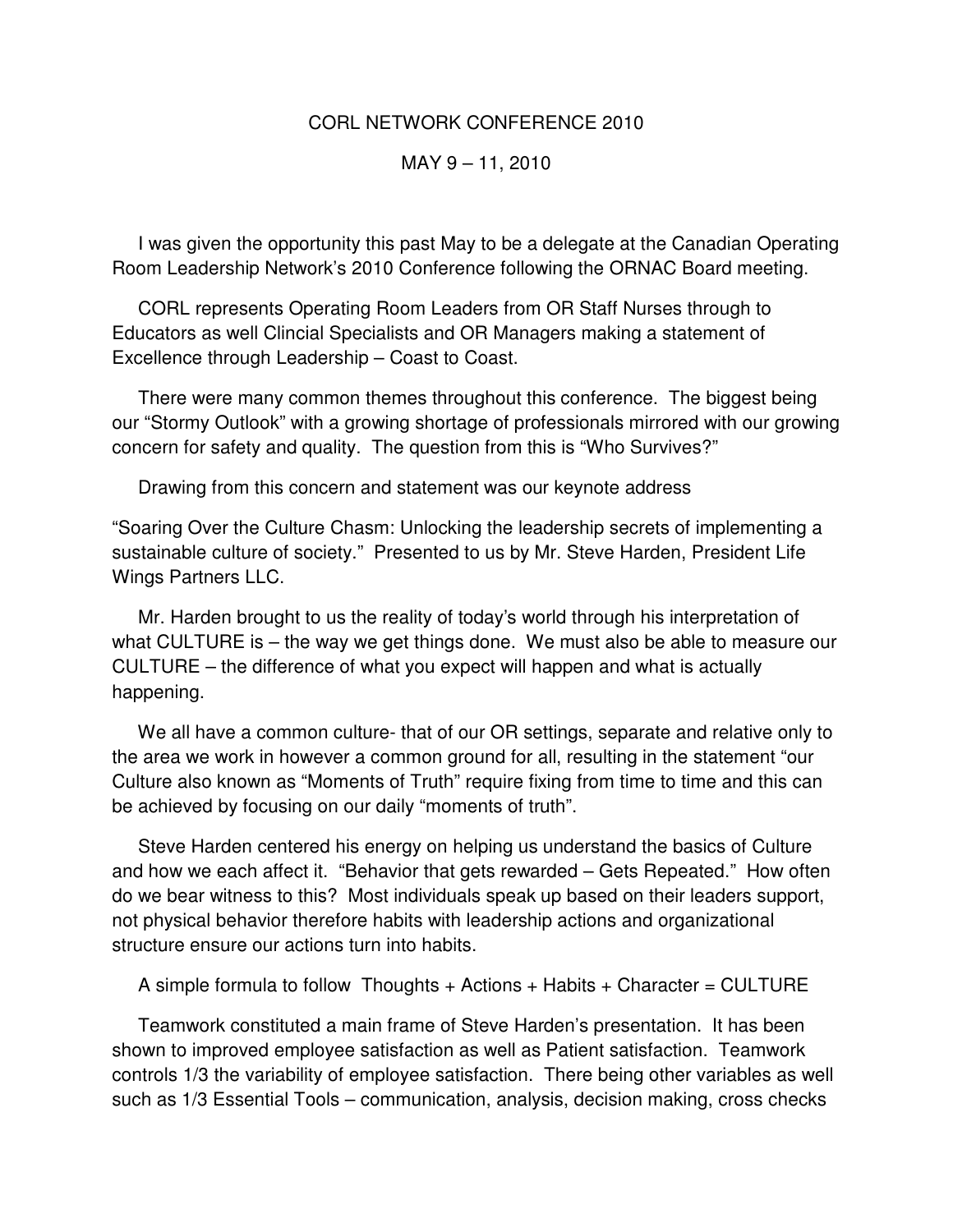and 1/3 Good Leadership, strong supportive management. Once these 3 vital parts link together we have a system that is perfectly designed to get the results we strive to produce in a positive way.

 We are all in an environment of change in our challenging perioperative world through Quality Initiatives and Risk Management we become champions for the cause of our patients. Through collaboration, decision making, cross checks, debriefings and supportive management we learn the TEAM Approach that make us stronger leaders and advocates for our patients.

 Mr. Harden' philosophy is summarized by saying TEAMWORK is a positive approach to a committed group of professionals who are respected for their competencies, knowledge and maintenance of a scope of practice within their surgical standards. Communicate until you are sick of it – do not give up too early because this is when people are only beginning to listen. Logic is never as convincing as your passion.

 After the keynote address we continued on to Gillian Gravely, Nurse Manager, Perioperative Service, Princess Margaret Hospital/Toronto General Hospital where she addressed us on "Surgical Safety in a Canadian Operating Room." Her focus to us revolved around how we are all responsible for surgical safety with a quote "Tell me I'll forget, Show me I might remember, Involve me and I'll understand." So too with Safe Surgery checklist as we all become involved and accountable for our own actions and outcomes we become stronger team players with the empowerment of leadership within us.

 The remainder of the conference included topics from "Go Forth and Checklist Hotel Dieu Grace Hospital Surgical Safety Checklist Pilot"; Hotel Dieu Grace Hospital Under Construction ….On The Road to Improving Culture in the Operating Room", to "Leadership A Cache of Knowledge and Wisdom". "RAM BAM DAM – Improving Surgical Access Using OR and Bed Allocation Methodologies"; "Constructing OR's, Creating Culture"; "Preparation, Processes to Minimize Day of Surgery Chaos". From all of these sessions we gained interactive knowledge that from Crisis comes Challenge and Opportunity to learn and that we should value the relevance of self reflection.

 By promoting excellence we demonstrate a commitment to meeting the needs of those we call for, Nursing is knowledge based not task based, being multi taskers we are critical thinkers however, meeting the needs of those we care for is our knowledge base. As Nurse Leaders we are visionary and as real listeners we bring people closer together with a trust through meaningful conversations that can change our world as we rely on human goodness by standing together, communicating in an open arena and building a stronger team.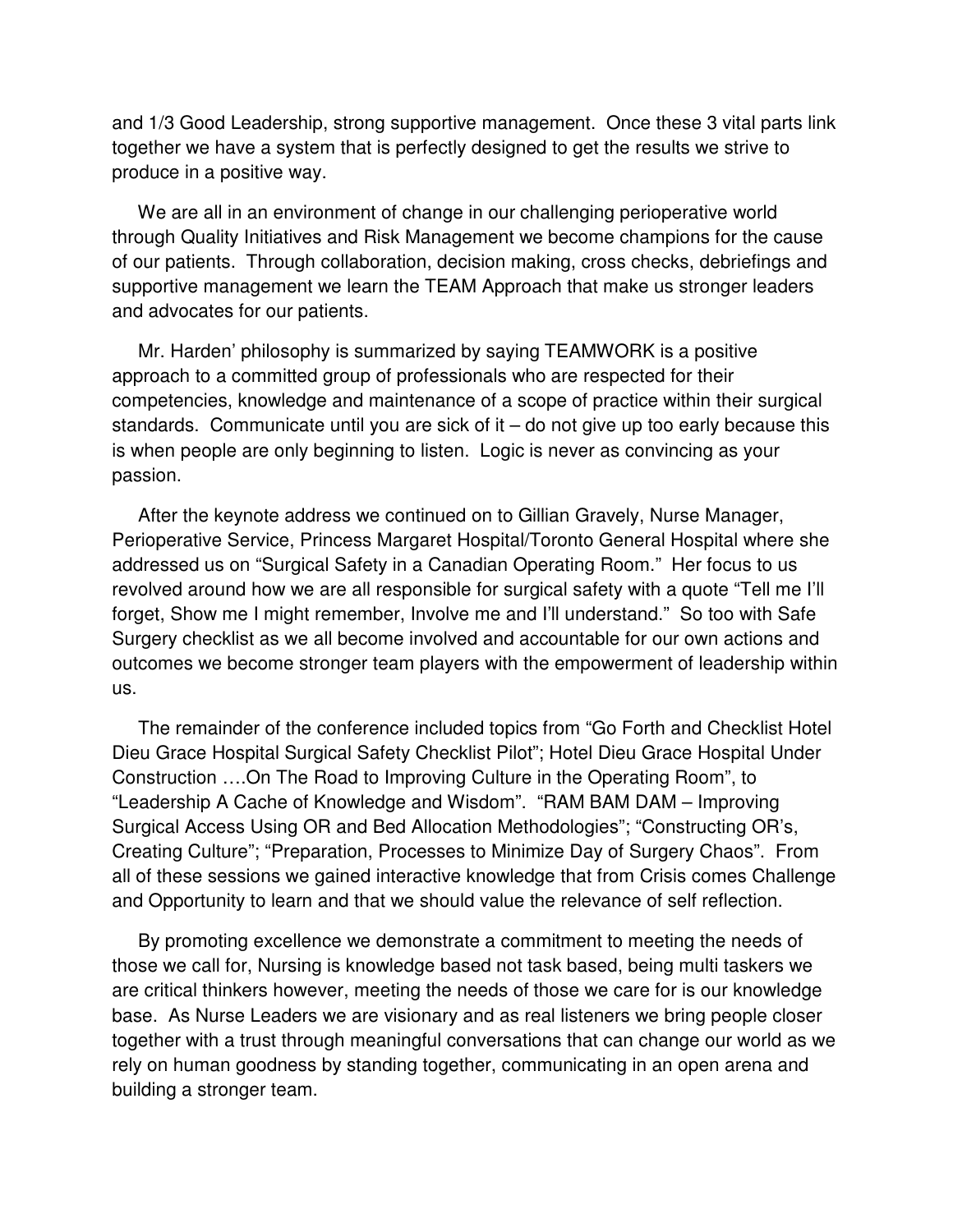This conference was built on the belief of commitment through passion and communication. It has provided an avenue by which we can learn from each other yet establish our own checks and balances. It has shown that only through supportive management, strong leadership and involvement of everyone in communication and evaluations that we can be a cohesive yet determined group of leaders because

"Never doubt that a small group of thoughtful people could change the world. Indeed it is the only thing that has."

THIS IS OUR CULTURE CHANGE

Margot Walsh, RN CPN(C)

^^^^^^^^^^^^^^^^^^^^^^^^^^^^^^^^^^^^^^^^^^^^^^^^^^^^^^^^^^^^^^^^^^^^^^^^^^^^^^^^^^^

May 23<sup>rd</sup>,2010

Hi to all,

# **Happy Belated NURSE WEEK TO ALL OF YOU!!!!**

 We have made it through the winter and hopefully summer is around the bend. I can't believe that one year of my term has past—where does the time go??

I hope you are all remembering to include all of the education sessions that you have been attending in the Continuing Competency program that was initiated in April 1, 2010. There is a useful tool on the New ARRNL website that nurses can electronically keep track of your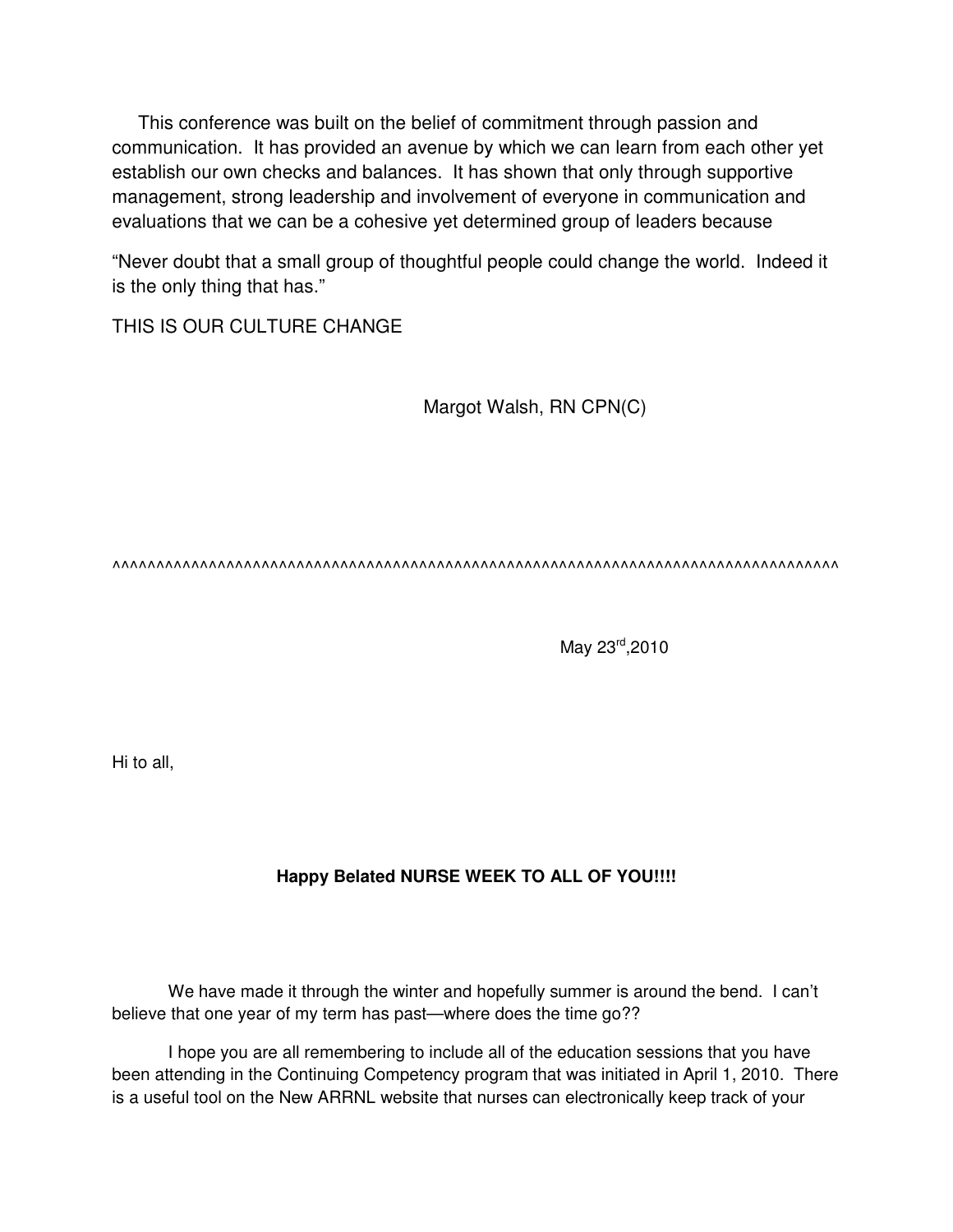learning assessments. Please follow the link provided to begin documenting your self learning http://www.arnnl.nf.ca/pg.php?p=25. This will hopefully make things easier for you all to keep track of the necessary information needed for licensure.

 The Safe Surgeries Saves Lives checklist seems to still be in the forefront of patient safety in the Operating room. For those areas still attempting to get the checklist off the ground, the most recent information taken from the ORNAC website provides details about the checklist. The **Checklist Action Series** is the first program to be launched. It is a 3 month **virtual** initiative offered at no cost for Canadian surgical programs, teams and individuals to assist with effective implementation of a surgical checklist. Please go to http://www.ornac.ca/downloads/SSSL\_Collective - Checklist\_Action\_Series\_-Final Version2.doc for more information.

The world Health Organization has an upcoming campaign regarding smoking cessation. Please visit the following website for further downloadable information.

http://www.who.int/tobacco/wntd/2010/announcement/en/index.html

## **Upcoming educationals sessions:**

The ARNNL AGM is taking place on Friday, June 18, 2010 from 8:30 am - 12 noon

**Location:** Holiday Inn, St. John's, Salon D. A new feature for this year's meeting!!!! Come in Person or Join by Tele-conference call: 1-888-848 5559 Participant Code: 7247030#. Any available PowerPoint presentations will be posted by June 16, 2010

The ARNNL/NLNU Innovations Conference will be held September 27 – 28, 2010 at the Holiday Inn, St. John's. The Conference theme is "Mental Health: Our Common Denominator." Further details to follow.

And of course, before you know it our provincial conference in Gander will be upon us in the fall, September 23-25th.

As well the upcoming year there will be the 22nd National Conference "Elevating the Field of Perioperative Nursing"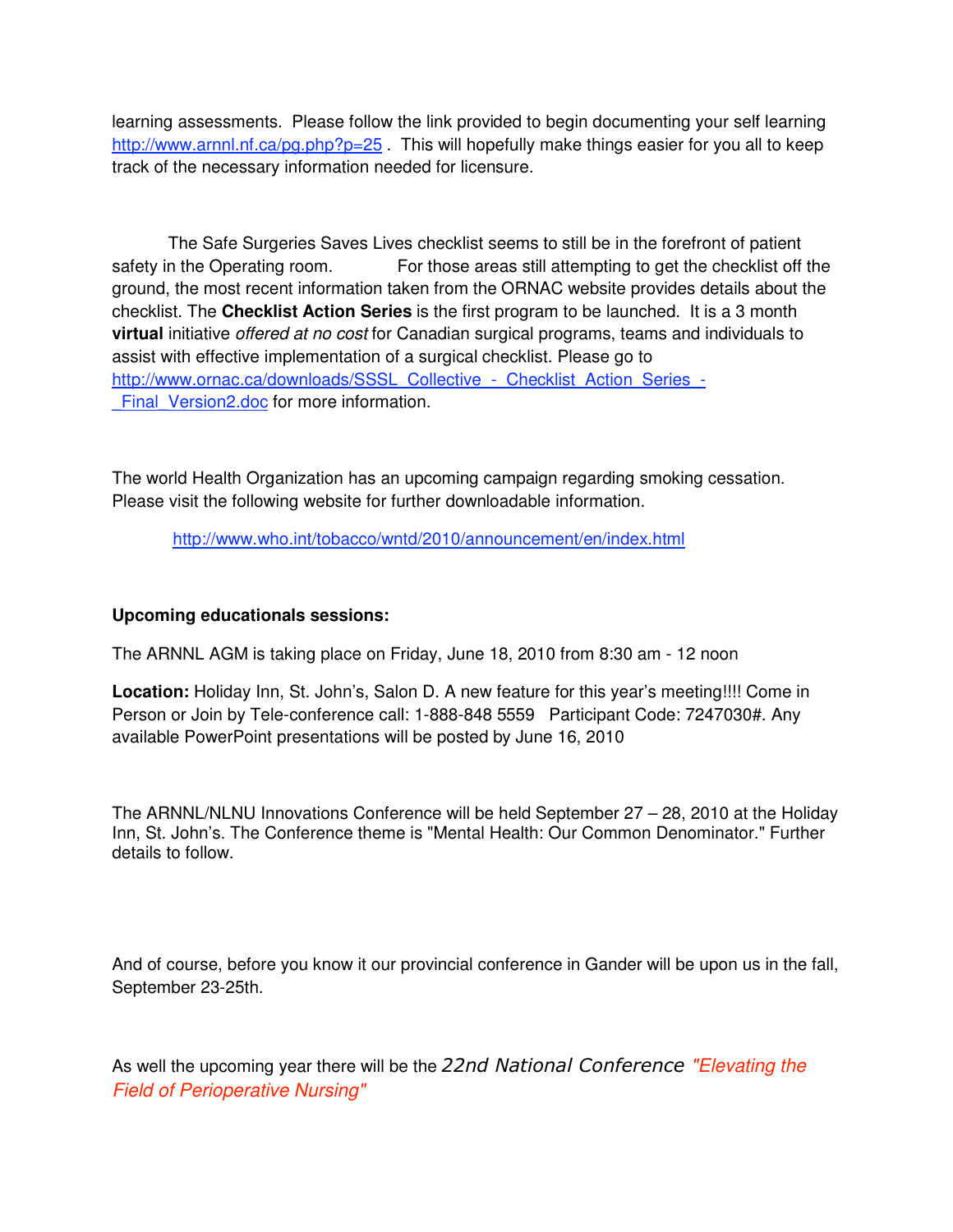**May 8-13, 2011** Queensbury Convention Centre, EVRAZ Place, Regina, Saskatchewan. After having the conference here and now being able to appreciate the tremendous amount of work it takes to host the conference, it will be a real treat to be able to partake in the festivities and learning opportunities for enjoyment only.

 Please remember to take the time and renew your memberships and encourage others in your areas to join and participate in your local chapters – this will count toward comptency learning as well!! The following link will provide NLORNA membership form applications: http://www.ornac.ca/chapters/NLORNA/membership.phtml

Everyone have a safe and enjoyable summer!!

VP education

Joanne Peddle

jm.peddle@nf.sympatico.ca

^^^^^^^^^^^^^^^^^^^^^^^^^^^^^^^^^^^^^^^^^^^^^^^^^^^^^^^^^^^^^^^^^^^^^^^^^^^^^^^^^^^^^^^^^^

Hello fellow N&LORNA members,

I hope May finds everyone in good health and spirits. As June is approaching , it is time once again to submit membership fees, I will send a separate email to all of you so that if you don't read this newsletter in it's entirity , you will still get notification that fees are due.

I am including a list indicating when the next Newsletters are due and also deadline dates for submissions and reports. Hopefully this will make it easier for you to get your items in on time for publication. I also hope that the template for Liaison reports will make the process easier.

Regina Young has some information regarding the upcoming Conference in Gander, her submissions will directly follow mine in the newsletter, it will start with a PDF file that you can open and print for your Conference registration information.

Happy summer to all.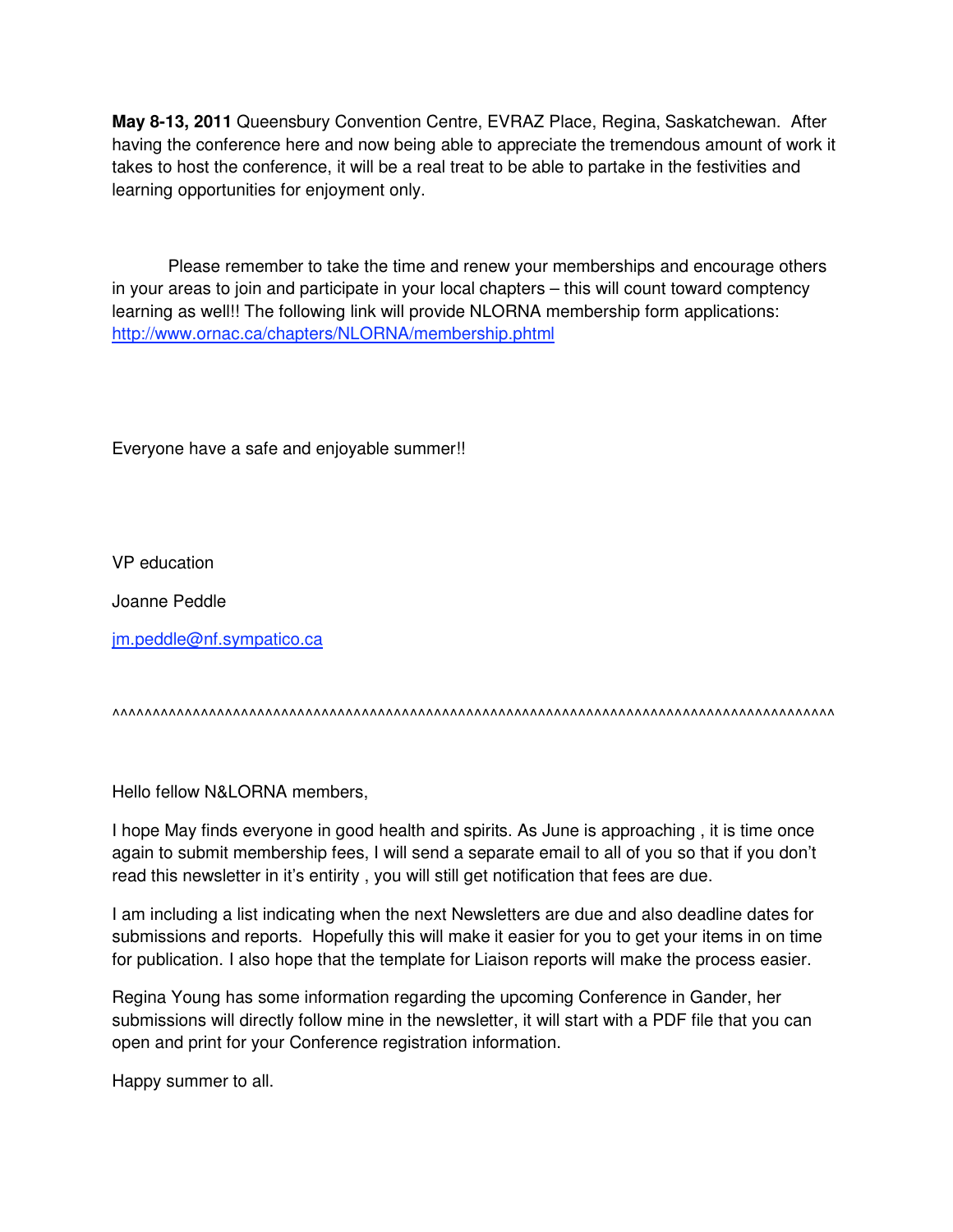Regards,

Janice Roche, RN CPN©

VPPR

| <b>Newsletter Due</b> | <b>Deadline for Submissions</b> |
|-----------------------|---------------------------------|
| September 2010        | September 1,2010                |
| January 2011          | January 1, 2011                 |
| May 2011              | May 1, 2011                     |
|                       |                                 |



 $\ddot{\phantom{0}}$ 

The theme of the conference is Change the Face, Face the Change

Registration Thursday, September 23, 2010 at 7 p.m. Wine & cheese & nibblies to follow.

Some of the guest speakers include Patti McHugh, Nancy Wright, Michael Gaultois with more to be added on confirmation from the speakers,

Dinner & Dance theme for Friday Night, September 24,2010 will be about changing your appearance i.e. masquerade.

Further Information from planning committee will be faxed to individual sites in early Spetember.

 $\overline{\phantom{0}}$ youregina@gmail.com Regina Young 131 Byrd Ave Gander, NL A1V 2A7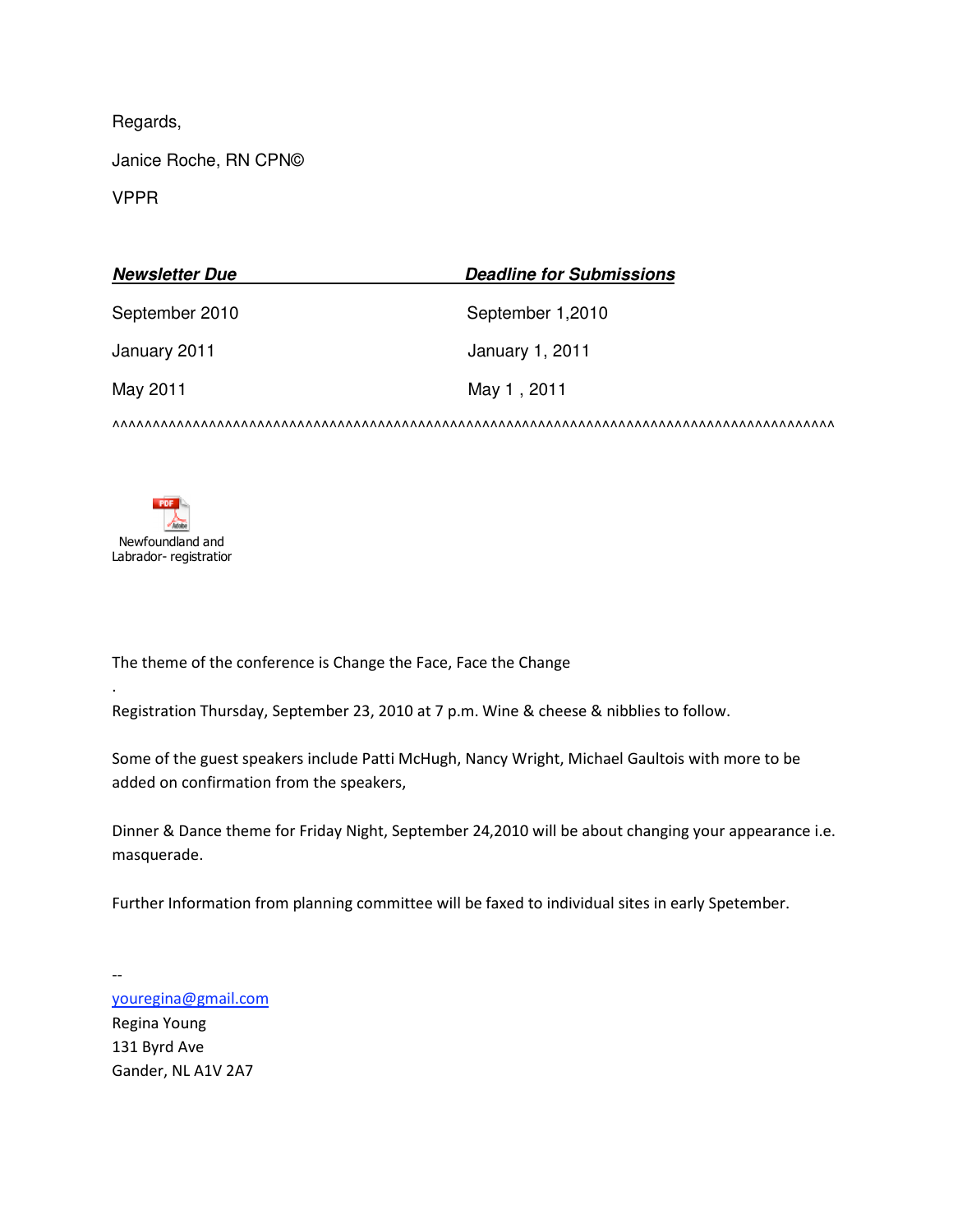#### **LIAISON REPORTS**

Greetings from Gander.

All is well here in Gander. Plans are under way for the conference in Gander in September and it's gearing up to be both interesting and fun.

We've had more staff changes over the past year. Donna Downey retired last summer and is certainly enjoying her free time, although she returns to do some casual shifts. Welcome to Cheryl Melindy who started in the Operating Room last spring. Patti McHugh has accepted a position in the IT department. We will soon have two more nurses beginning an orientation in the near future. As many of us get closer to retirement, there will be lots of new faces in the operating room.

The Operating room continues to be very busy. We presently have five orthopedic surgeons, four general surgeons, two gynecologists and two ophthalmologists which certainly leads to busy days. We've had several new surgeons begin working at our institution over the past several months. Dr. Cheddie, Dr. Douglas both general surgeons, Dr. Chung an ophthalmologist and Dr. Kennedy an orthopedic surgeon. Dr. Edmund Collins one of our ophthalmologist recently retired and we wish him all the best.

. Dr. John Haggie was elected President -Elect for the Canadian Medical Association. We were all so pleased for him because we know he'll do a great job!

Regina Young

Liaison Report

St. Clare's Operating Room Branch

Hi N&LORNA Operating Room Colleagues,

Well, most of the snow is gone, the Olympics are history, the snow birds are back from south and we're all watching our spring bulbs start to blossum!! Happy spring!!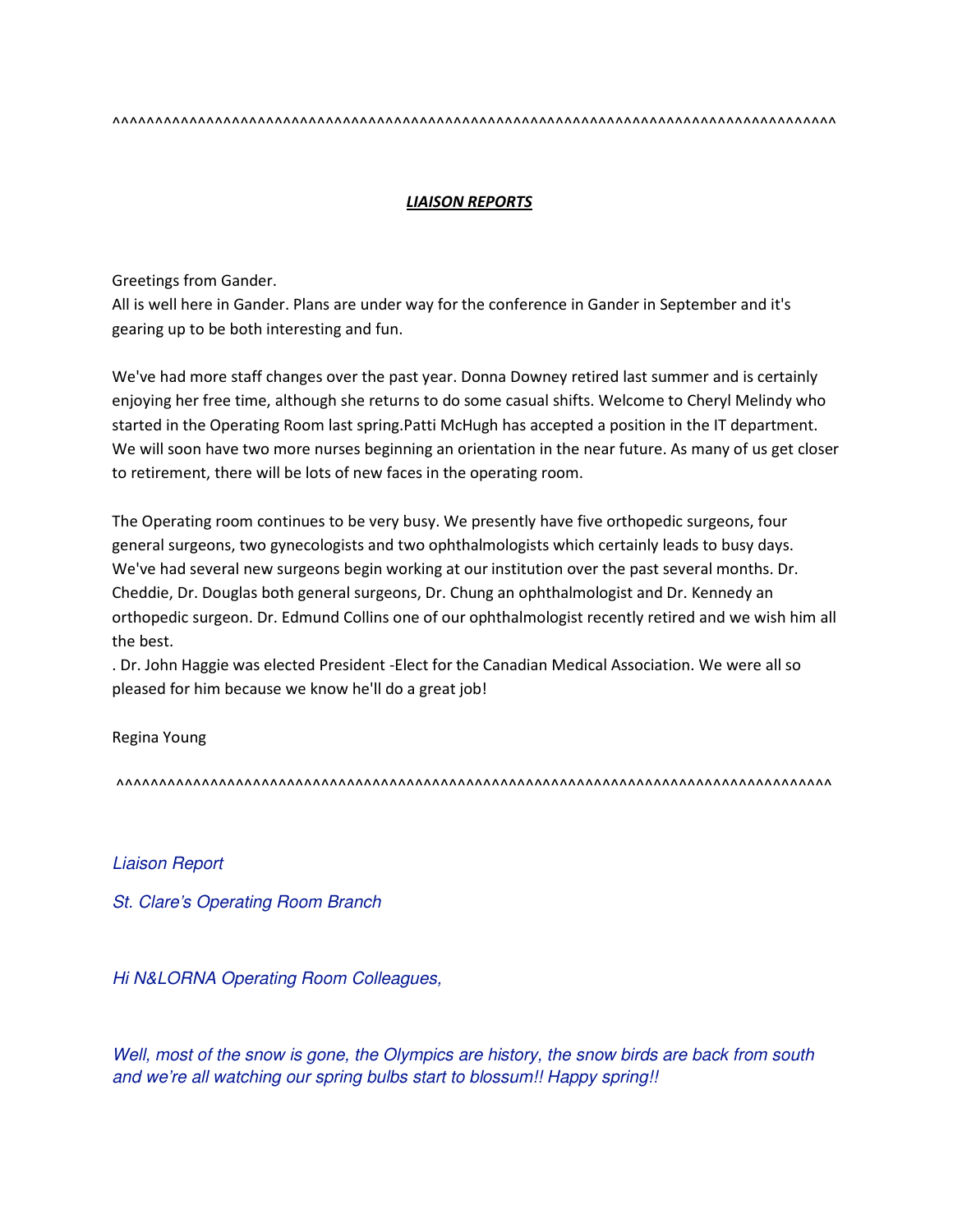We've had a busy very OR this winter here @ St. Clare's. We celebrated our 100 Endovascular Aneurysm Repair (EVAR) performed here and we continue to perform them even more frequently. It is actually unusual to see an elective AAA on our list over the past few months. We welcomed Dr. Bethune and Dr. Johnson , 2 visiting Thoracic surgeons from Halifax, this winter who helped us out while Dr. Mann was attending the Olympics. We have recently purchased 4 new Stryker video systems( 1 for Ortho and 3 for gen surg/ thoracic) and a Storz video bronchoscope and video system. All of these came with slave monitors (Strykers are cordless!! The staff and surgeons are very happy with them). Our Anesthesiologists are pleased we have also recently acquired a Blood Gas machine for our OR/PACU. We have our calibrations completed and we are in the process of training staff.

From an Educational perspective our Inservices continue monthly including our new equipment, the ARNNL continuing competence for 2011 licensure, fractured Hips by Dr. Peter Rockwood, WHMIS and an OR Emergency scenario with Dr. Noel O'Regan.This is the second simulation we have had with Dr. O'Regan and staff find this format an excellent learning opportunity. Debbie Keough attended a 2 day workshop on cultural diversity and I ( Glenda Tapp)attended my first AORN congress in Denver and presented a poster presentation on Evaluation of the One Step Skin preparation on Infection Rates. We had 2 Excellent BN students for a 10 week elective, Katherine Spurrell and Colin Saunders. We wished Lisa Neil, ORT, well as she transferred to HSC DaySurgery. Also we welcome Val Wicks who is transferring to us this month, May, as Head Nurse of General/ Vascular Services and Dr. Shane Seal, a new plastic surgeon.

From a Quality improvement point of view we are currently piloting the Safe Surgery Saves Lives Checklist in General and Orthopedic Surgery, a program initiative @ both St. Clares and the HSC. A multidisciplinary committee drafted the checklist we felt comfortable to start with and we are conducting a survey to determine what worked well, what didn't and how we can improve it!! We are also moving forward with our Safer Health Care Now Initiatives implementing standard Antibiotic prophylaxis for ALL surgical services at both sites.

Our branch continues regular meetings, Breen's sandwiches as a fund raiser and we elected a new Executive at our March Meeting. They are: Linda Cahill- President, Joanne Shortall- Vice President, Joanne Picco- Treasurer, Janet Angel- Secretary, and myself Glenda Tapp-as liaison. We are looking forward to our year end meeting at Janet's cabin.

Our final piece of news is, with mixed emotions, we say Happy Retirement to Shirley Taylor. She is retiring the end of June. She will truly be missed and we all wish her a fond farewell. Our Debbie Keough will be our new Divisional Manager. She is currently in training and we look forward to working with Debbie in her new position.

Bye for now. Hope to see many of you in September in Gander.

**Respectfully** 

Glenda Tapp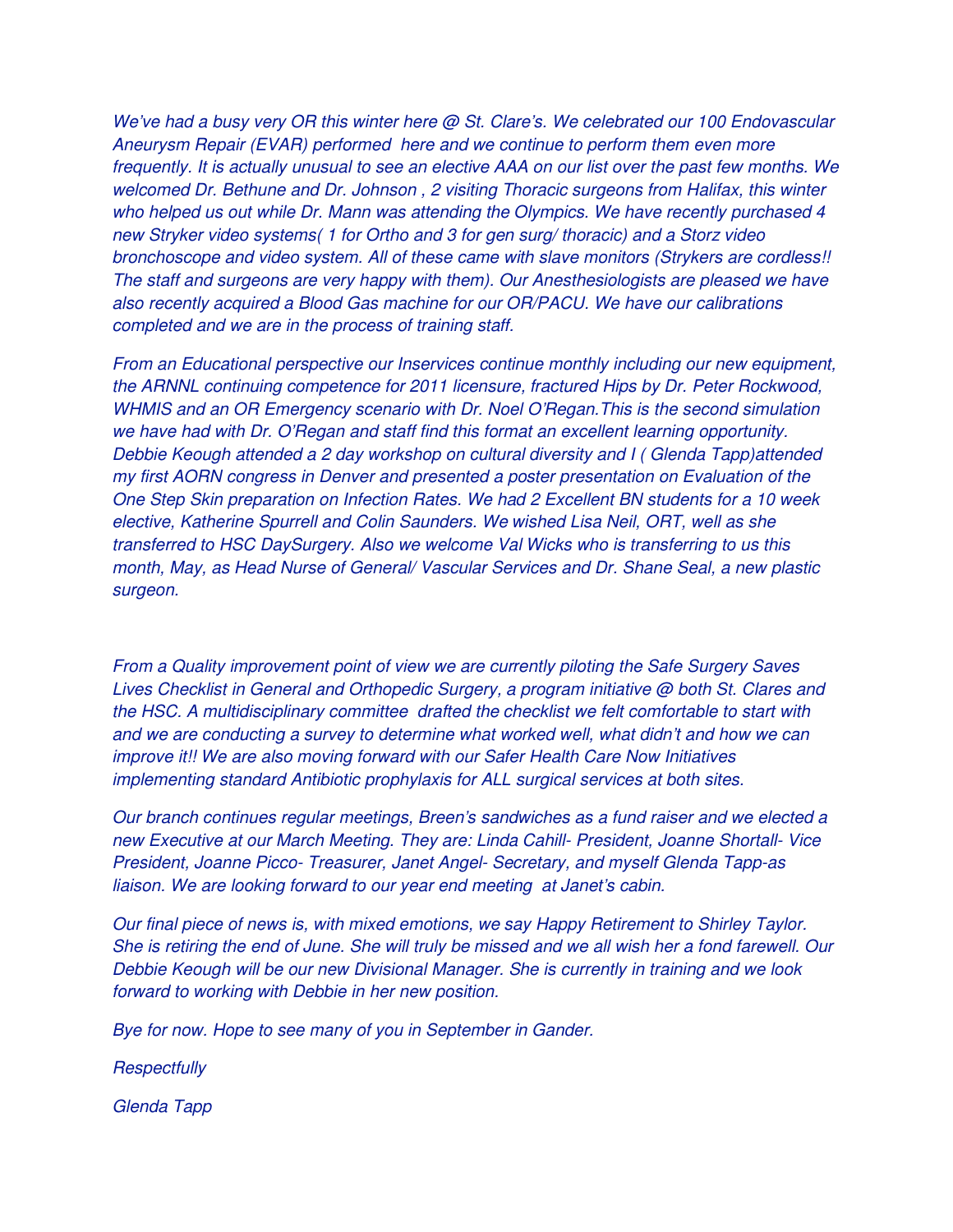### Liasion Officer St. Clare's Site

#### Greeting from the West Coast.

Well it has been a busy winter at Western.

We welcome our new Obs. and Gyne. Surgeon, Jill Carpenter.

Congratulations to Betty Murrin who is our new Regional Perioperative Nurse Educator. Betty is busy with Troy Giles and Melisa Spencer as they have embarked on our Perioperative Course. We welcome the OR girls from Sir Thomas Roddick's OR who are visiting us..

We enjoy reviewing a standard every morning which sometimes turn into a great discussion of "what if".

We have been able to coordinate a cloth OR hat laundry system so we can keep our colorful OR hats and maintain standards.

We have been busy with inservices in Pyxis, medication safety, cytotoxic precaution in the OR and knobology for the Ultasound Machine.

We had to say farewell to Sherri Goodland who left us for greener pastures in St. John's. We sure miss her fun and energy. We wish her well in her new job.

Gina Welsh is our newest OR nurse. We went to Pizza Delight to celebrate her permanent position. Ena Decker is the new Head Nurse for ENT, Ophthalmology, Anesthesiology, Dental and Pacemaker and Jennifer Day is temporary Head Nurse for Obs, Gyne, and Urology. Audrey Wells is recuperating from surgery so Jennifer is looking out to her area.

Audrey was unsuccessful shopping for a urology bed in Toronto and Montreal so Jennifer went to New York to look for a urology bed but so far no Urology bed.

Four staff went to Houston for a visit to the Alcon Plant. A great was time was had by all especially with two of the girls from Health Science.

Our Anesthesiologists are quite busy using the new Ultrasound Machine to do the femoral blocks.

We are working in conjunction with the lab using the new specimen tracking system.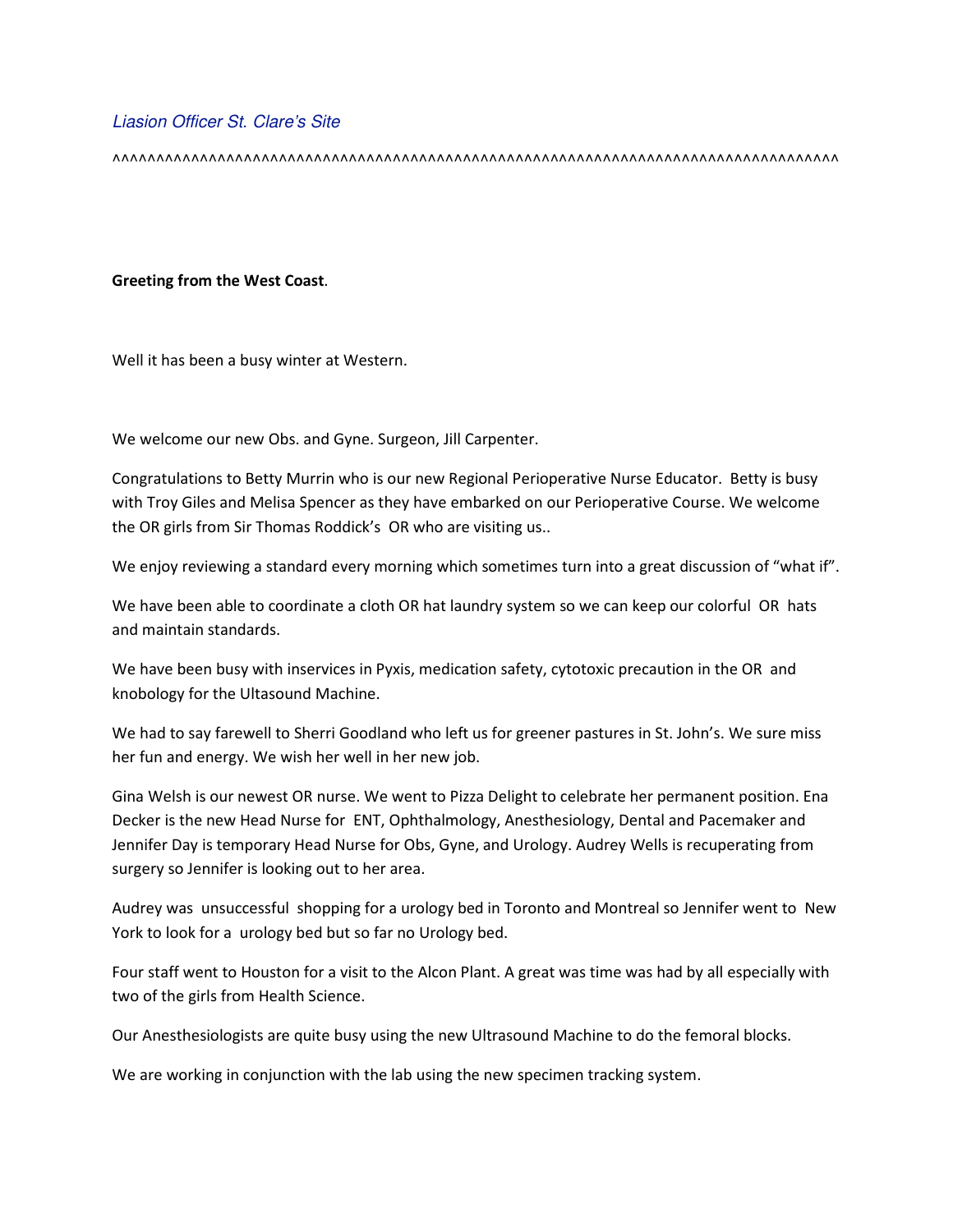We have embarked on Pyxis for dispensing medication and this is especially convenient for dispensing narcotics.

We were treated to a lovely buffet of goodies from our support staff and our Manager, Wanda Penney, treated us to coffee during Nurses Week.

We are looking forward to our fifth Orthopedic Surgeon, Tracey Wentzell, who is coming on June  $5^{T_H}$ .

Take care everyone and have a great summer.

Ena Decker

It has been a busy year at the Hsc. The new instrument t-doc system is up and running in MPD, there have been a few bugs to iron out but things are improving. We continue our Tuesday morning in-services with a wide variety of topics covered

There continues to be big staffing changes. Long time PCA Elwood Pitcher has retired, Carol Tulk has also retired but has returned to work casual. We say goodbye to Elaine Carew who took a position with hyperbaric medicine, replacing Elaine at the desk is Colleen Manuel. Perri Brazill has taken the nurse 2 position in neurosurgery. Val Wicks has moved to St Clare's and Ruth Noel is now the nurse 2 in ophthalmology. Todd Chard has left to pursue a nurse practioner in urology. We wish them all luck. Christine Carter is now the Clinical nurse specialist in c-v as well as RNFA. Sandra Ashs days are getting shorter as she counts down to her retirement in Sept. She is planning to enjoy her last conference in Gander ( look out Gander). Marilyn Ford will take over from Sandra as clinical nurse specialist in general surgery-Duane will have to learn how Marilyn likes her tea. Heather Snow will be retiring in Nov, Lynn Anderson will take over from Heather. There will be many more staffing changes to occur as gyne moves to the Janeway taking 5 of our staff with them and a few more are awaiting transfers to other areas. Returning is Sherry Goodland (Corner Brooks loss is our gain) morale has increased significantly since Sherry's return. We also welcome Amanda Reynolds and Lindsay Pearson as well as some our casual nurses now have permanent positions. Dr Shane Seale has started practice in plastics.

On the education front we continue to hold our branch meetings and are attempting to restart the intercity meetings in the fall. One of our speakers will be Helena Kearsey who will make a presentation about her trip to Haiti.